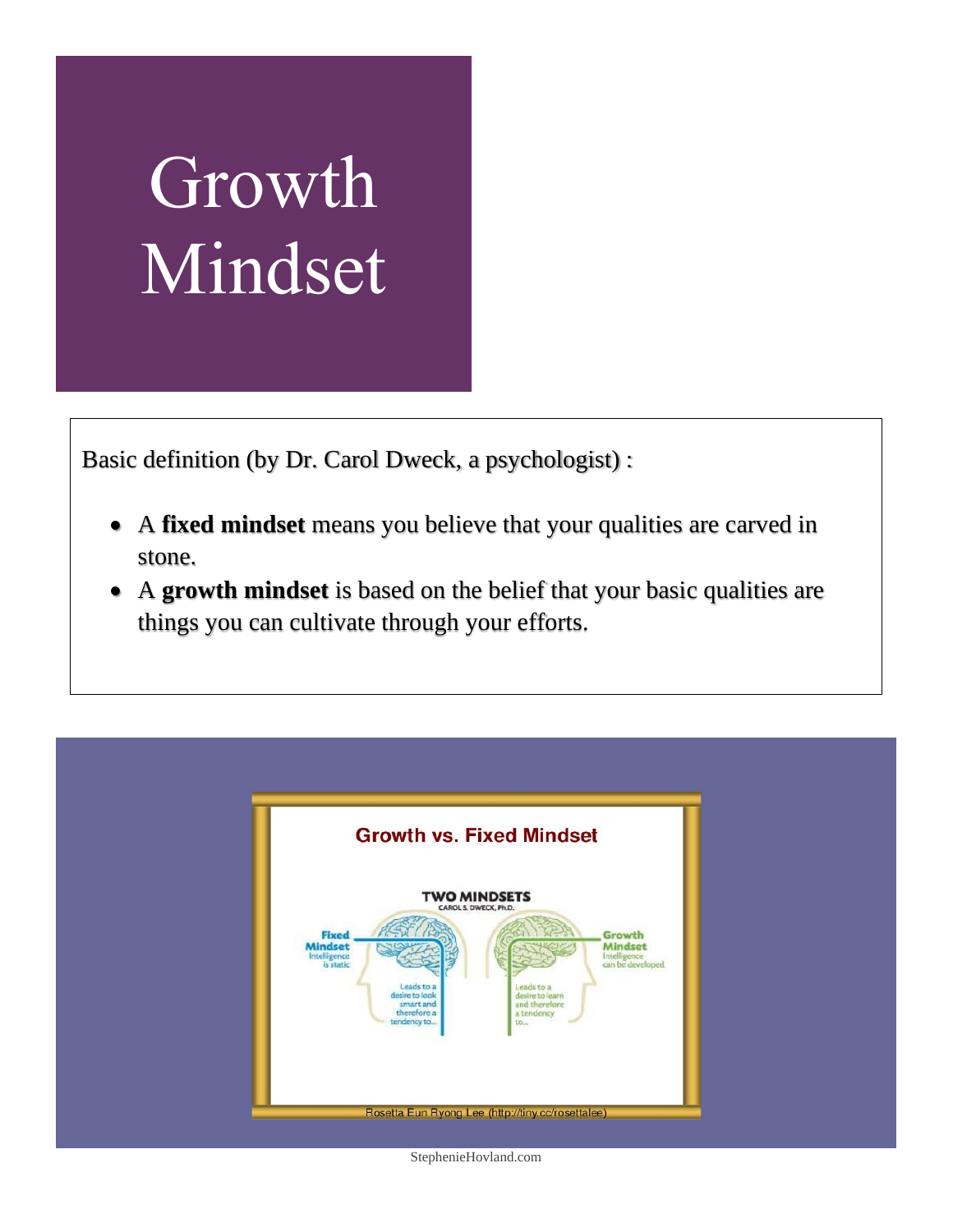## Growth Mindset



### **Teacher's Mindset**

How do we use a growth mindset for ourselves?

For our students?

#### **Failure and Success**

How do we respond to it?

How do we make it a growth experience?





(Original source unknown)

@sylviaduckworth

**Help students** 

**reframe their thoughts.**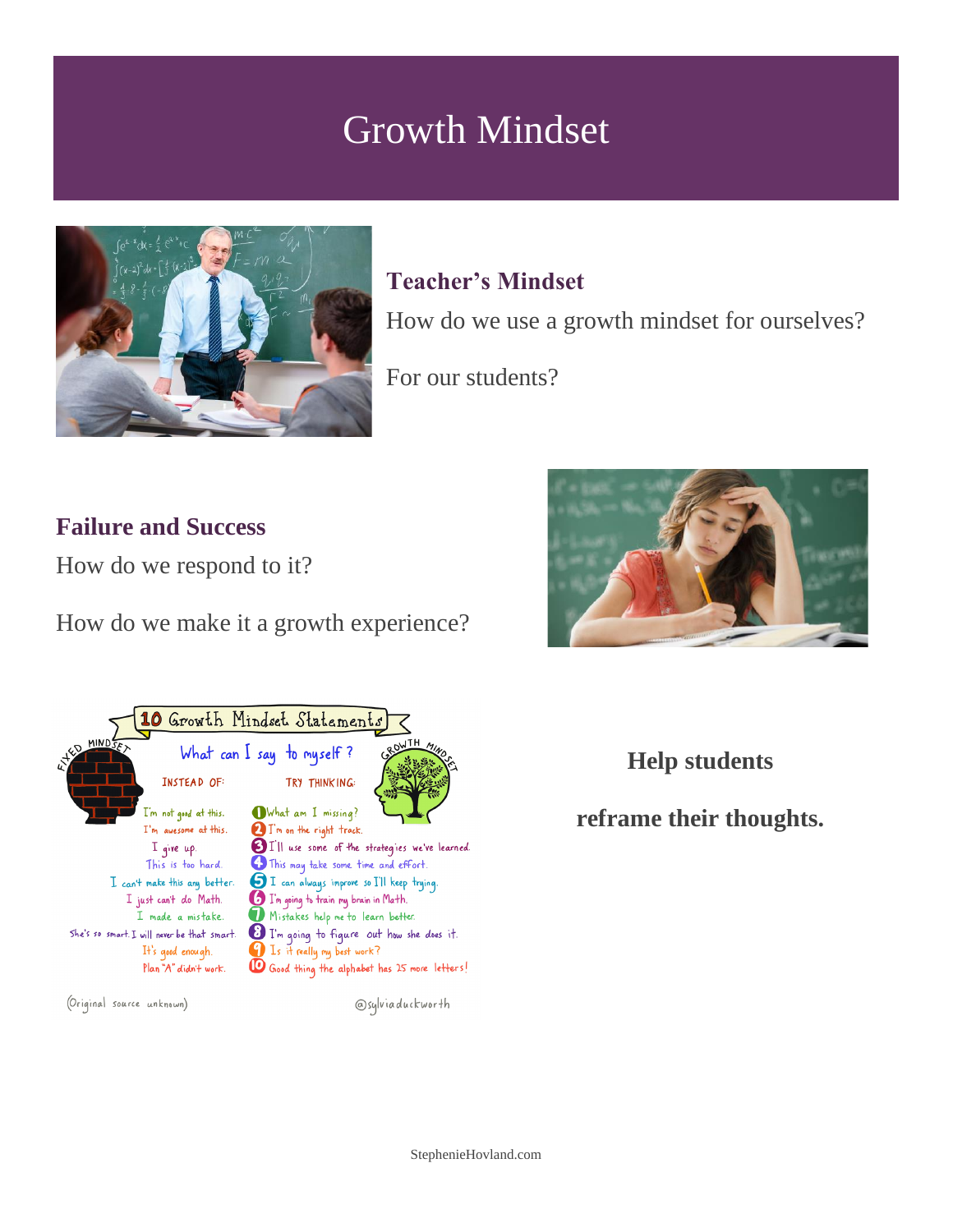## Practical Application



### **Regular Classroom Interactions**

Regular is key. This shouldn't be random.

But always look for teachable moments as well.

- Bulletin boards and posters are not enough.
- Educate about how our brains work.
- Embrace the power of yet.
- Use videos, biographies, and picture books.
- Model growth mindset and share with students.
- Teach failure and mistakes in a positive way.
- Use constructive, growth mindset feedback.
- Educate/guide parents to a growth mindset.

**One-on-one Coaching**